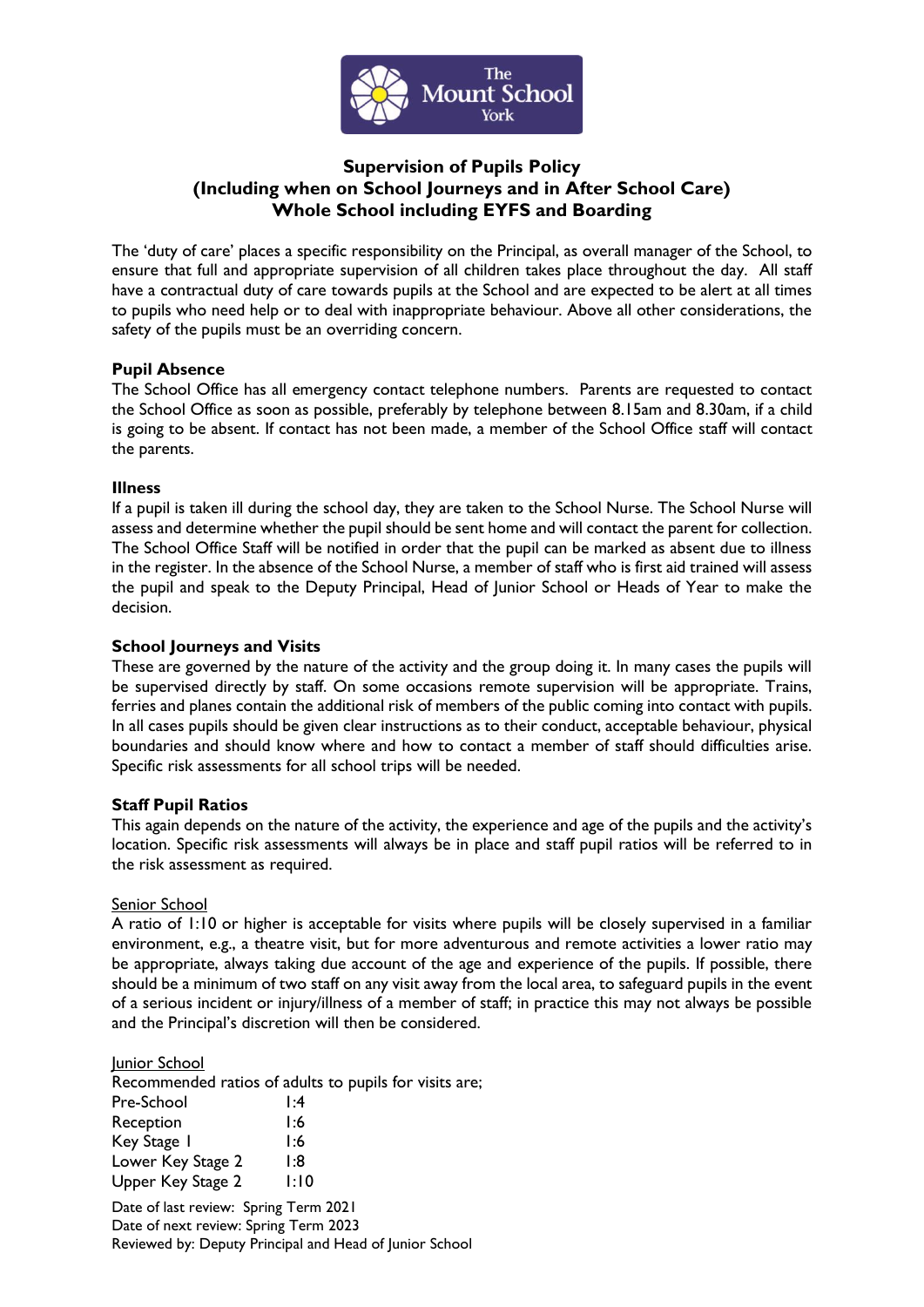Staff are also advised to use their discretion on the basis of risk assessments, taking into account the activity to be undertaken and the age and maturity of the pupils.

## **Senior School Duties**

## Member of Staff on Duty (MOD)

The Senior School Pastoral Leadership Team have weekly duties, supervising the lunch queue from 12.35pm to 1.00pm. The PLT will also cover Reception after school until the last pupil leaves After School Care or up to the time that Boarding staff take on responsibility for Day Pupils who are on site after 5.45pm.

### Staff Duties

A staff duty rota is in place. There will be two members of staff on duty at Choc Lunch to circulate amongst the girls in the Dining Room, around the School and outside; this duty will be for the 25 minutes of Choc Lunch. Between 1.00pm and 1.45pm there will be a further two members of staff on duty, as for Choc Lunch.

From 4.15pm to 5.15pm the MOD assists with the supervision of girls attending After School Care in the Dining Room. If a Senior School pupil has not turned up for an Activity the MOD will also assist in the search for that pupil.

#### Boarders – Evening and Weekends

After 5.45pm day girls should sign in with Boarding Staff and are supervised with boarders. A supervision rota is in place for the Boarding House. The white board is placed centrally, and House Staff will write down their location if they are not in the Duty Room. All members of House Staff on duty have the School phone with them so that they can be reached in an emergency.

#### **Cover**

All classes up to Year 11 will be supervised by a qualified member of staff in the absence of the Class Teacher. In College, it is felt unnecessary to supervise a cover lesson and Students are expected to undertake self-directed study if a teacher is absent. All teaching staff are required to be available for cover periods to supervise pupils.

## **Junior School Supervision and Duties**

Children should always be supervised during the school day. From time-to-time, it may be necessary for older children to exercise some personal responsibility. For example, individual use of the Library, delivering a message elsewhere, carrying out a survey or investigation. Nevertheless, each member of staff has a responsibility to ensure the safety and good conduct of all children in their care at a particular time and should always be aware of the whereabouts of every child.

## Before School

A Breakfast Club (Before School Care) facility is available from 7.30am until 8.30am each day. This is supervised by qualified staff. Children are then taken to their classrooms for the start of the school day. Where children in the EYFS attend this session, the ratio will be 1:8, with at least one member of staff holding a Level 3 qualification.

#### During the School Day

The responsibility to ensure that a pupil attends school regularly is that of the parent. Children are collected from the carpark from 8.30am and teachers are responsible for them from this time.

## Lesson Time

No class is left unsupervised for any reason during the school day. If a pupil is not taking part in a timetabled lesson, the Class Teacher must make alternative arrangements for that pupil.

#### **Playtime**